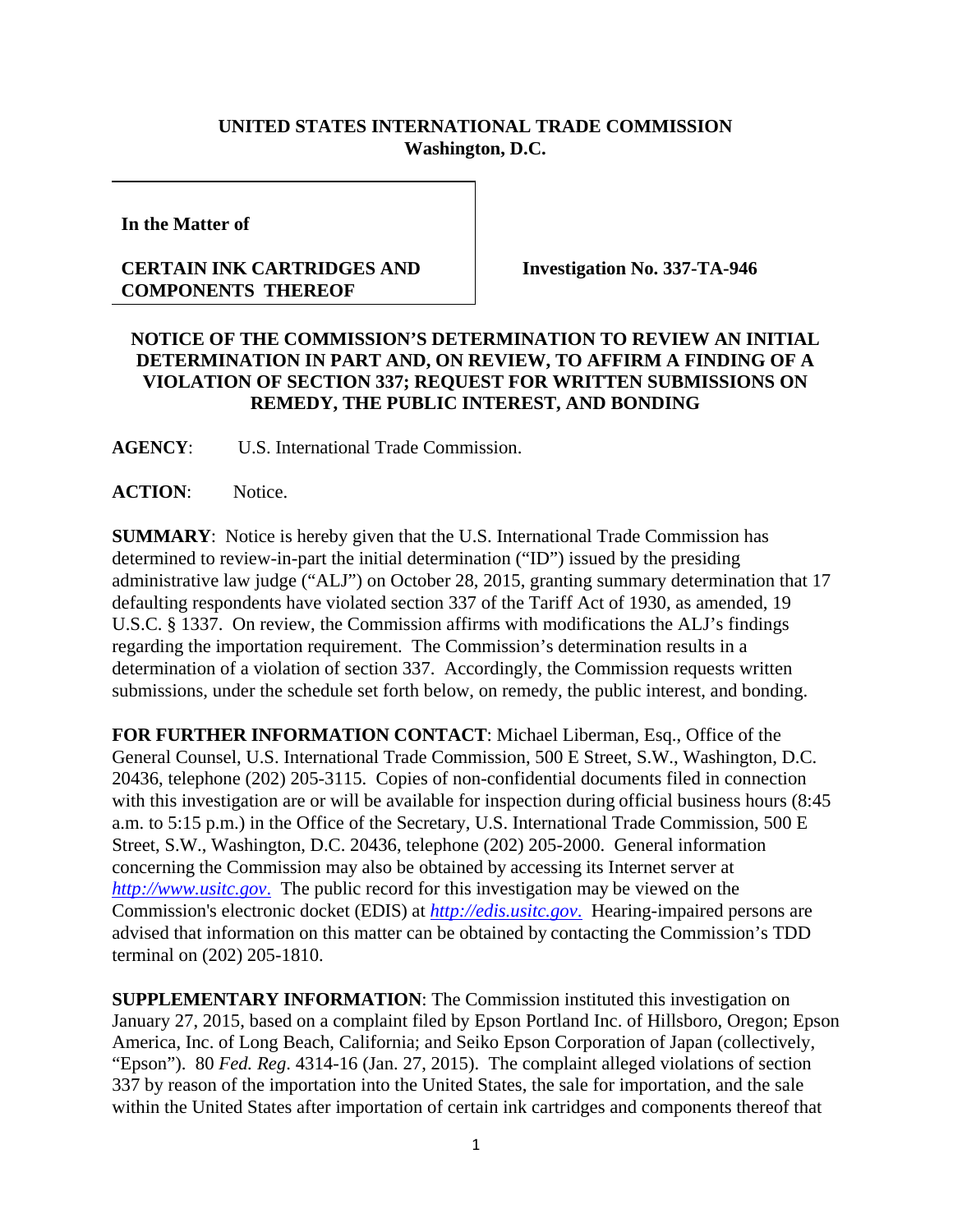infringe certain claims of U.S. Patent Nos. 8,366,233 ("the '233 patent"); 8,454,116 ("the '116 patent"); 8,794,749 ("the '749 patent"); 8,801,163 ("the '163 patent"); and 8,882,513 ("the '513 patent"). *Id.* The notice of investigation named 19 respondents. *See id.* The Office of Unfair Import Investigations is a party in this investigation.

Respondents Zhuhai Nano Digital Technology, Co., Ltd. of Guangdong, China and Nano Business and Technology, Inc. of Lake Oswego, Oregon were terminated from the investigation based upon a settlement agreement and consent order. *See* Notice of Commission Determination Not to Review an Initial Determination Terminating the Investigation as to Certain Respondents Based on a Settlement Agreement and Consent Order; Issuance of a Consent Order (Aug. 5, 2015).

The remaining 17 respondents were found in default. *See* Notice of a Commission Determination Not to Review an Initial Determination Finding Certain Respondents in Default (July 10, 2015).

On August 31, 2015, Epson moved for a summary determination of a violation of section 337 by the defaulting respondents and for issuance of a general exclusion order and cease and desist orders. On September 11, 2015, the Commission Investigative Attorney ("IA") filed a response in support of the motion. No other responses to the motion were received.

On September 16, 2015, the ALJ issued an ID partially terminating the investigation based on Epson's withdrawal of certain claims. *See* Notice of a Commission Determination Not to Review an Initial Determination Terminating the Investigation in Part as to Certain Claims (Oct. 15, 2015). Claims 1 and 10 of the '233 patent; claims 9, 14, 18, and 21 of the '116 patent; claims 1, 18, 49, and 60 of the '749 patent; claims 1 and 6 of the '163 patent; and claims 14, 15, and 19 of the '513 patent remain pending in this investigation. *See* Order No. 12 at 8-19.

On October 28, 2015, the ALJ issued the subject ID granting Epson's motion for summary determination of violation and recommending the issuance of a general exclusion order and cease and desist orders. *See* Order No. 12. No party petitioned for review of the ID.

The Commission has determined to review only the importation analysis in the ID. Upon review, the Commission affirms a finding that Epson has met the importation requirement. In addition to the specific instances of importation by each defaulting respondent identified in the ID, the record evidence supports a finding that respondent Zhuhai National, through its intermediary respondent Huebon, sold and imported accused ink cartridge control no. 7579 (Group 4 cartridge) in 2014. Seitz 2015 Decl. ¶ 39; Seitz Ex. 1.170. In addition, the record evidence supports a finding that respondent Zinyaw sold accused ink cartridge control no. 7556 (Group 5 cartridge) after they were imported into the United States in 2014. Seitz 2015 Decl. ¶ 156; Seitz Ex. 1.215.

In connection with the final disposition of this investigation, the Commission may (1) issue an order that could result in the exclusion of the subject articles from entry into the United States, and/or (2) issue one or more cease and desist orders that could result in the respondent(s) being required to cease and desist from engaging in unfair acts in the importation and sale of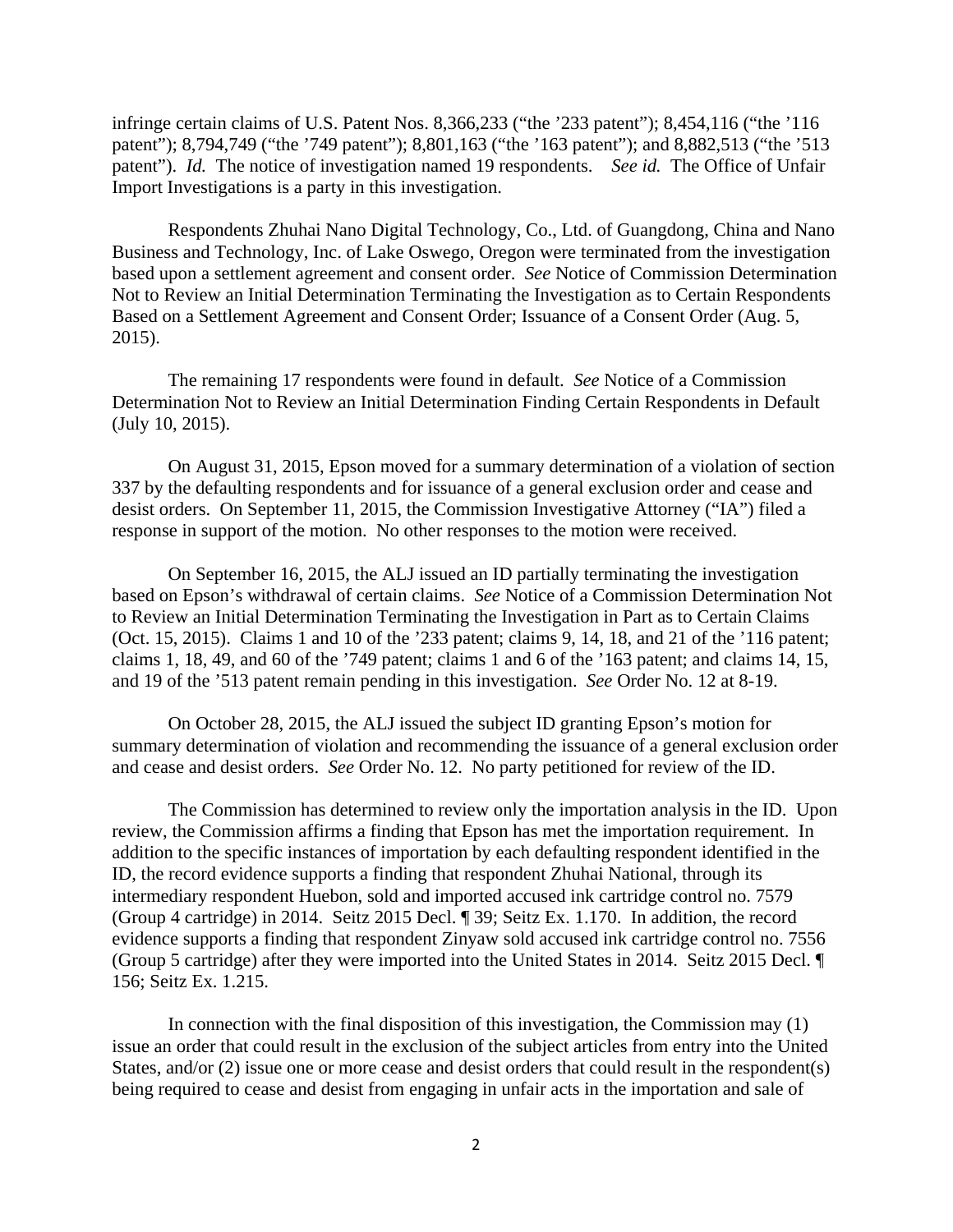such articles. Accordingly, the Commission is interested in receiving written submissions that address the form of remedy, if any, that should be ordered. If a party seeks exclusion of an article from entry into the United States for purposes other than entry for consumption, the party should so indicate and provide information establishing that activities involving other types of entry either are adversely affecting it or likely to do so. For background, see *Certain Devices for Connecting Computers via Telephone Lines*, Inv. No. 337-TA-360, USITC Pub. No. 2843 (December 1994) (Commission Opinion).

If the Commission contemplates some form of remedy, it must consider the effects of that remedy upon the public interest. The factors the Commission will consider include the effect that an exclusion order and/or cease and desist orders would have on (1) the public health and welfare, (2) competitive conditions in the U.S. economy, (3) U.S. production of articles that are like or directly competitive with those that are subject to investigation, and (4) U.S. consumers. The Commission is therefore interested in receiving written submissions that address the aforementioned public interest factors in the context of this investigation.

If the Commission orders some form of remedy, the U.S. Trade Representative, as delegated by the President, has 60 days to approve or disapprove the Commission's action. *See* Presidential Memorandum of July 21, 2005, 70 *Fed. Reg.* 43251 (July 26, 2005). During this period, the subject articles would be entitled to enter the United States under bond, in an amount determined by the Commission and prescribed by the Secretary of the Treasury. The Commission is therefore interested in receiving submissions concerning the amount of the bond that should be imposed if a remedy is ordered.

**WRITTEN SUBMISSIONS**: Parties to the investigation, interested government agencies, and any other interested parties are encouraged to file written submissions on the issues of remedy, the public interest, and bonding. Complainant and the IA are also requested to submit proposed remedial orders for the Commission's consideration. Complainant is further requested to state the date that the patents expire and the HTSUS subheadings under which the accused products are imported, and provide identification information for all known importers of the subject articles.

Written submissions and proposed remedial orders must be filed no later than close of business on Wednesday, December 30, 2015. Reply submissions must be filed no later than the close of business on Wednesday, January 6, 2015. Such submissions should address the ALJ's recommended determinations on remedy and bonding which were made in Order No. 12. No further submissions on any of these issues will be permitted unless otherwise ordered by the Commission.

Persons filing written submissions must file the original document electronically on or before the deadlines stated above and submit eight (8) true paper copies to the Office of the Secretary by noon the next day pursuant to section 210.4(f) of the Commission's Rules of Practice and Procedure (19 C.F.R. 210.4(f)). Submissions should refer to the investigation number ("Inv. No. 337-TA-946") in a prominent place on the cover page and/or the first page. (See Handbook for Electronic Filing Procedures, http://www.usitc.gov/secretary/ fed\_reg\_notices/rules/handbook\_on\_electronic\_filing.pdf). Persons with questions regarding